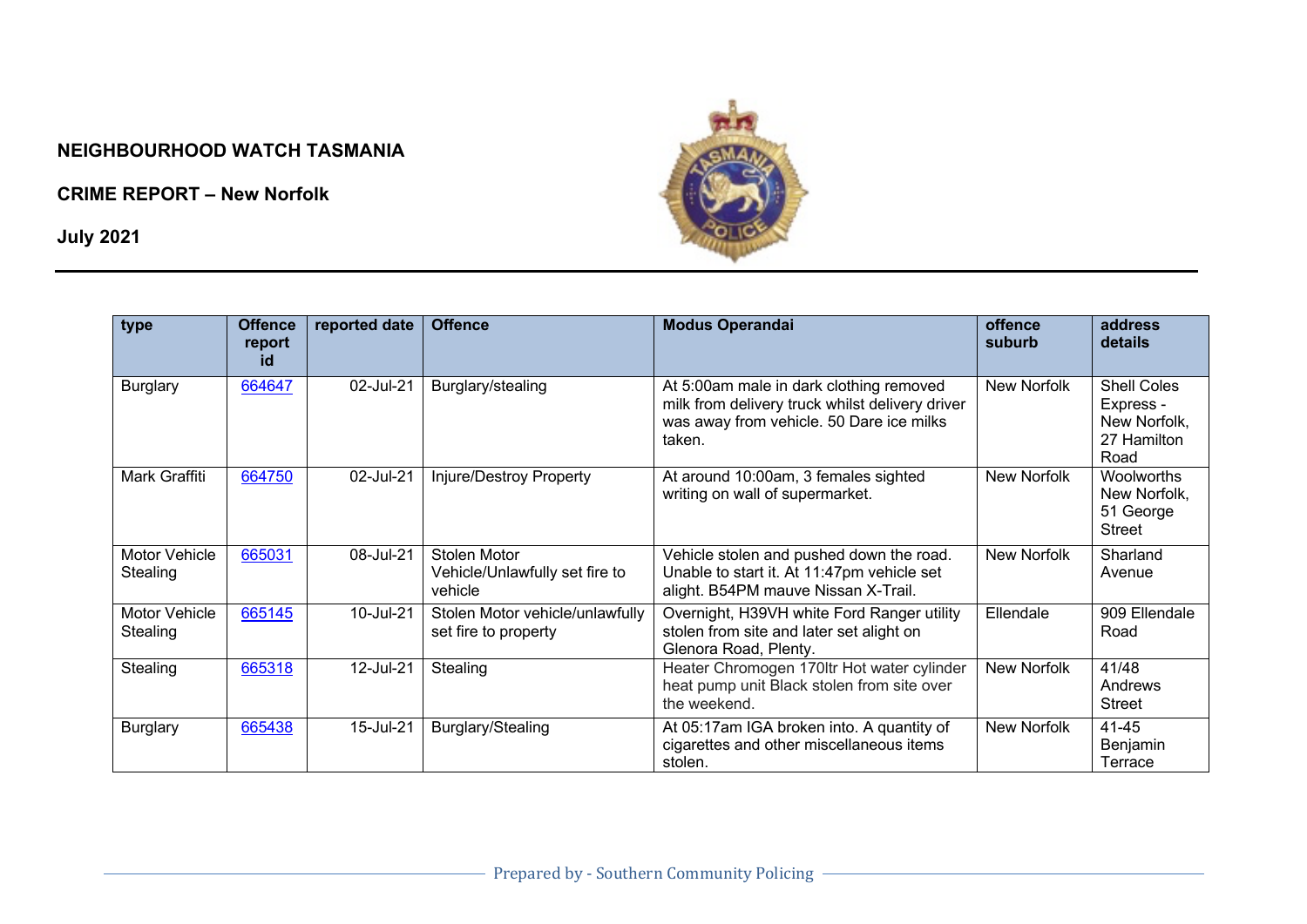| Destroy/Injure<br>Property<br>[Police<br>Offences] | 665628 | 16-Jul-21 | Injure/Destroy Property        | Vehicle parked on street and overnight a<br>bottle of beer was smashed into the driver's<br>side window.                | New Norfolk | 41 Hobart<br>Road                                             |
|----------------------------------------------------|--------|-----------|--------------------------------|-------------------------------------------------------------------------------------------------------------------------|-------------|---------------------------------------------------------------|
| Destroy/Injure<br>Property<br>[Police<br>Offences] | 665543 | 16-Jul-21 | <b>Injure/Destroy Property</b> | FG1884 silver Mazda 3 parked in driveway.<br>The entire vehicle was scratch in a big circle<br>sometime over the night. | Elderslie   | 2/40 Elderslie<br>Road                                        |
| Aggravated<br>Robbery                              | 665666 | 18-Jul-21 | <b>Unarmed Robbery</b>         | At 7:00pm, victim was approached by two<br>persons on motorcycle. Victim was<br>assaulted and his mobile phone stolen.  | New Norfolk | 20 CHARLES<br><b>STREET</b>                                   |
| Aggravated<br><b>Burglary</b>                      | 665727 | 19-Jul-21 | Burglary/Stealing              | Over the weekend entry gained and<br>jewellery stolen.                                                                  | New Norfolk | Benjamin<br>Terrace                                           |
| Motor Vehicle<br>Stealing                          | 665785 | 20-Jul-21 | <b>Stolen Motor Vehicle</b>    | Between 17-20 July, silver Holden Rodeo<br>utility B26SS stolen from car park                                           | New Norfolk | <b>New Norfolk</b><br>Football Club,<br>21 Back River<br>Road |
| Stealing                                           | 665796 | 21-Jul-21 | Stealing                       | Overnight, 108 treated pine logs (140 x 45 x<br>3.6) were stolen from site                                              | New Norfolk | 62 Kensington<br><b>Street</b>                                |
| Motor Vehicle<br>Stealing                          | 666097 | 26-Jul-21 | <b>Stolen Motor Vehicle</b>    | J54AB red Hyundai Hatch was left for a<br>short time and it was stolen and later<br>recovered on Peppermint Hill.       | New Norfolk | 31 Andrews<br><b>Street</b>                                   |
| Stealing                                           | 666113 | 26-Jul-21 | Stealing                       | Yard broken into and a 4 year old English<br>Staffordshire Terrier named 'Tank' stolen                                  | Elderslie   | Cockatoo<br><b>Gully Road</b>                                 |
| Destroy/Injure<br>Property<br>[Police<br>Offences] | 666125 | 26-Jul-21 | Injure/Destroy Property        | Male smashed door. Offender identified.                                                                                 | New Norfolk | McDonald's<br>New Norfolk,<br>George Street                   |